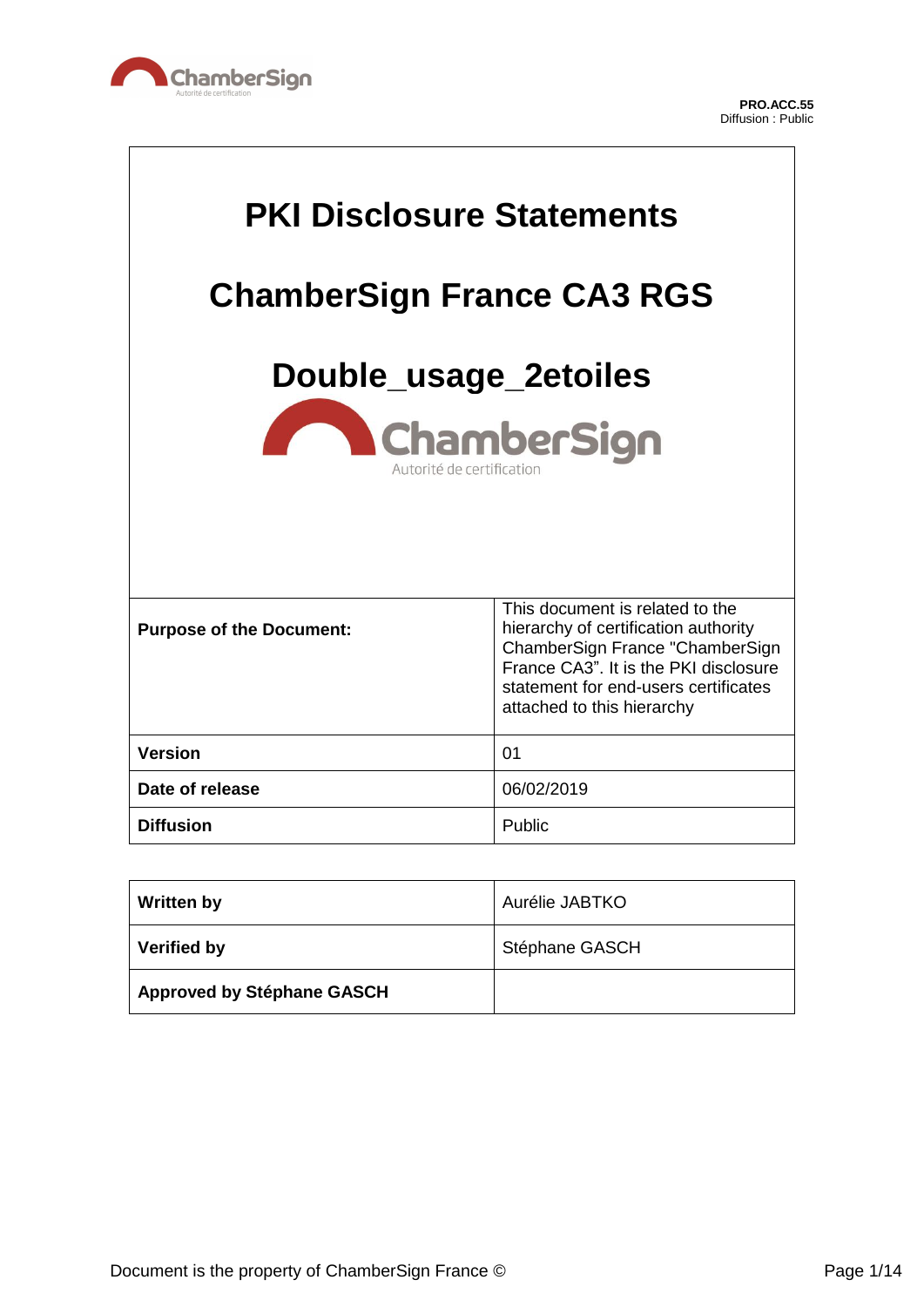

| <b>Record of versions</b> |                          |  |  |
|---------------------------|--------------------------|--|--|
| Version                   | Nature of the evolutions |  |  |
| 01                        | Creation                 |  |  |
|                           |                          |  |  |
|                           |                          |  |  |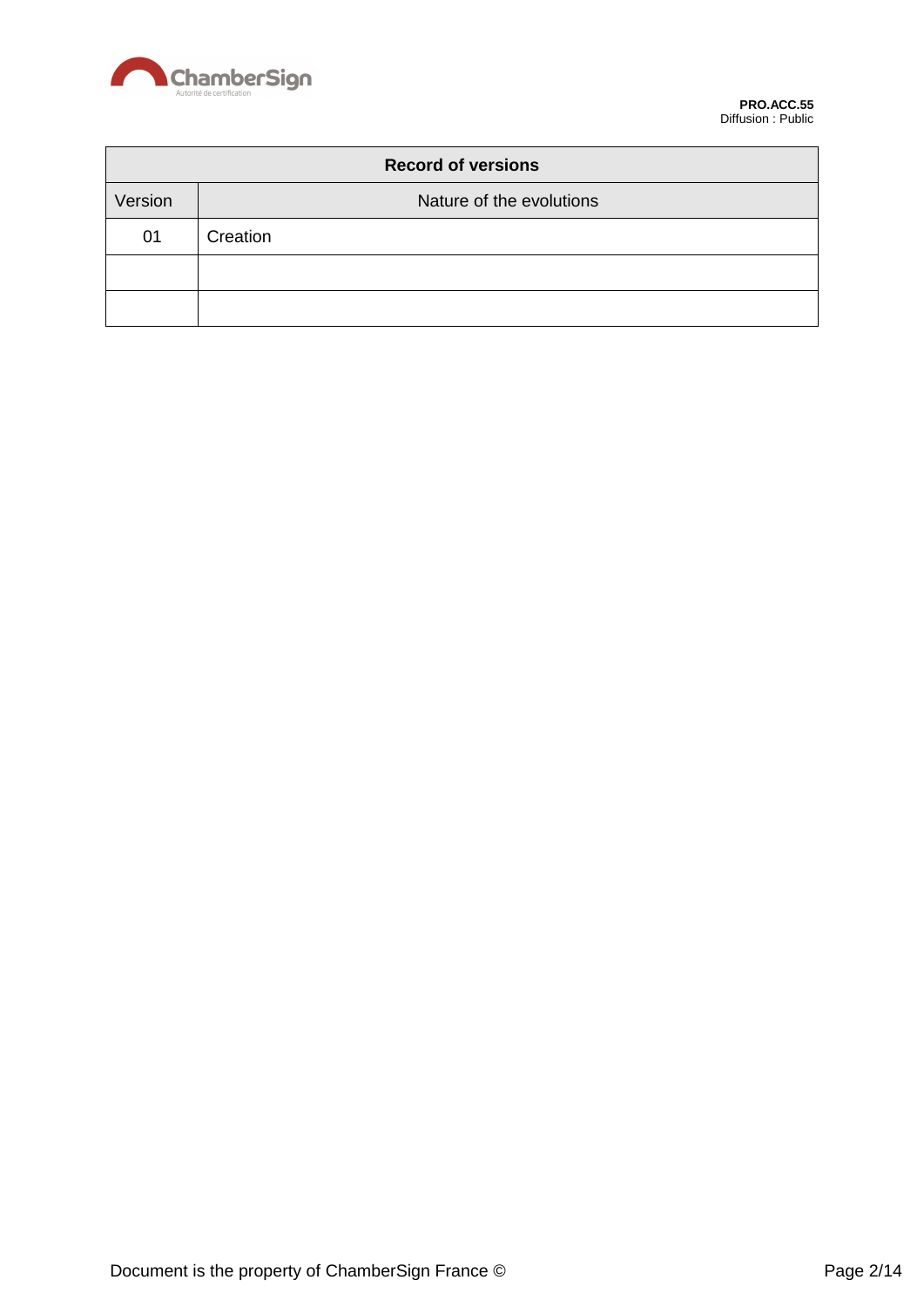

#### **Warning**

This document is protected by the French Code of Intellectual Property of 1<sup>st</sup> July 1992, including those relating to literary and artistic property and copyrights, as well as all applicable international conventions. These rights are the exclusive property of **ChamberSign France**. The reproduction, representation (including the publication and distribution), in whole or in part, by any means (including electronic, mechanical, optical, photocopying, computer), not previously authorized in writing by **ChamberSign France** or assigns, is strictly prohibited.

Rightly, according to the article L.122-4 of the Intellectual Property Code "Any representation or reproduction in whole or in part without the consent of the author or his successors in title or in title is unlawful".

Exceptionally, the Code of the Intellectual Property authorizes, according to the article L.122- 5 of the Code, on the one hand, that Copies or reproductions strictly reserved for the private use of the copier and not intended for collective use"; on the other hand, that analyzes and short quotes for the purpose of example and illustration.

This representation or reproduction, by any means whatsoever, constitutes an infringement punishable by articles L. including 335-2 of the Intellectual Property Code.

This document, property of **ChamberSign France**, may be granted by licensing all private or public entities who wish to use as part of their certification services.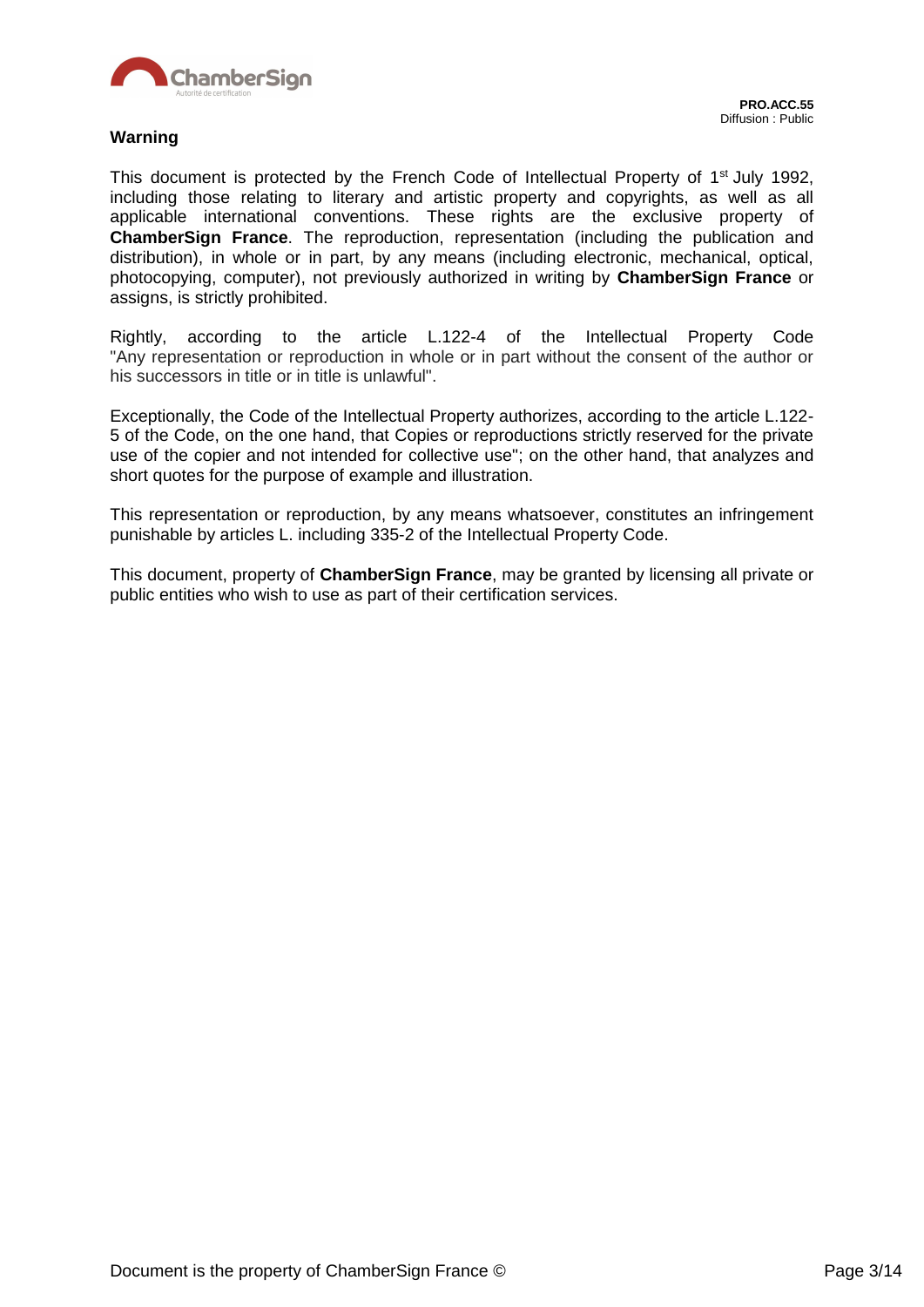

| <b>Statement types</b>                                                                                                                                                                                                                                                                                                                                                                                                                                                                                                                                                                                                                                                                                                                                                                                                                                                                                                                                                                                                                                                                                                                                                                                                                                                                                                                                                                                                                                                                                                                                                                                                                                                                                                                                                                                                                                                                                                                                                                                                                | <b>Statement descriptions</b>                                                                                                                                                                                                                                                                                                                                                                                                                                                                                                                                                                                        |  |  |  |  |  |  |  |
|---------------------------------------------------------------------------------------------------------------------------------------------------------------------------------------------------------------------------------------------------------------------------------------------------------------------------------------------------------------------------------------------------------------------------------------------------------------------------------------------------------------------------------------------------------------------------------------------------------------------------------------------------------------------------------------------------------------------------------------------------------------------------------------------------------------------------------------------------------------------------------------------------------------------------------------------------------------------------------------------------------------------------------------------------------------------------------------------------------------------------------------------------------------------------------------------------------------------------------------------------------------------------------------------------------------------------------------------------------------------------------------------------------------------------------------------------------------------------------------------------------------------------------------------------------------------------------------------------------------------------------------------------------------------------------------------------------------------------------------------------------------------------------------------------------------------------------------------------------------------------------------------------------------------------------------------------------------------------------------------------------------------------------------|----------------------------------------------------------------------------------------------------------------------------------------------------------------------------------------------------------------------------------------------------------------------------------------------------------------------------------------------------------------------------------------------------------------------------------------------------------------------------------------------------------------------------------------------------------------------------------------------------------------------|--|--|--|--|--|--|--|
| TSP contact info:                                                                                                                                                                                                                                                                                                                                                                                                                                                                                                                                                                                                                                                                                                                                                                                                                                                                                                                                                                                                                                                                                                                                                                                                                                                                                                                                                                                                                                                                                                                                                                                                                                                                                                                                                                                                                                                                                                                                                                                                                     | Any questions or comments about these CPS can be sent by email to the following address:<br>qualite@chambersign.fr                                                                                                                                                                                                                                                                                                                                                                                                                                                                                                   |  |  |  |  |  |  |  |
| Certificate type, validation<br>procedures and usage:                                                                                                                                                                                                                                                                                                                                                                                                                                                                                                                                                                                                                                                                                                                                                                                                                                                                                                                                                                                                                                                                                                                                                                                                                                                                                                                                                                                                                                                                                                                                                                                                                                                                                                                                                                                                                                                                                                                                                                                 | Cryptographic media's subjects are qualified by ANSSI to the level required by the RGS. Key pairs of subject are<br>not escrowed or backuped. Cryptographic media containing the key pairs are only activated after entering an<br>activation code (PIN code) fully controlled by the subject which must be keeping secret under his exclusive<br>control. The activation data corresponds to PINs cryptographic media, which are personalized by subjects when<br>customizing their media which they must not communicate to anyone. The various components of the PKI are not<br>aware of this code at any moment. |  |  |  |  |  |  |  |
| Usages are:<br>- electronic signature data by the subject of the certificate (to sign). Such electronic signature brings, besides the<br>authenticity and integrity of data and signed, the manifestation of consent of the signatory for the content of these<br>data.<br>- authentication of subjects from remote servers or to other people. It may be authentication through access<br>control to a server or application, or origin authentication data within email. Authentication is not a signature on a<br>legal sense because it does not mean that the subject gives his consent to the data exchanged (the non-<br>repudiation guarantee is not available).<br>For information, the use of a dual-use certificate may introduce a potential security risk. This vulnerability depends<br>particularly on the environment implemented by the certificate subject. If the subject's environment is under<br>control and is trusted, then there is no specific security impacts to consider.<br>However, if the environment used is not deemed safe, it is the subject to ensure that the operation he is doing is<br>an authentication operation or a signature operation. The subject must be aware that it is possible to use the<br>certificate to conduct a signature instead of authentication and vice versa. If the subject of the environment is not<br>deemed safe, it is recommended that it ensures both that the key pair is used only for dual-use certificate which<br>was issued to him and secondly that the application implementing the authentication mechanisms or signature<br>uses the fair practice of the certificate.<br>Moreover, ChamberSign France may be forced to issue test certificates. These test certificates are identified as<br>such in their DN by the explicit mention TEST. They are covered by any warranty by ChamberSign France and<br>they must never be used for purposes other than for testing purposes. In the late stages of testing, these<br>certificates are revoked. |                                                                                                                                                                                                                                                                                                                                                                                                                                                                                                                                                                                                                      |  |  |  |  |  |  |  |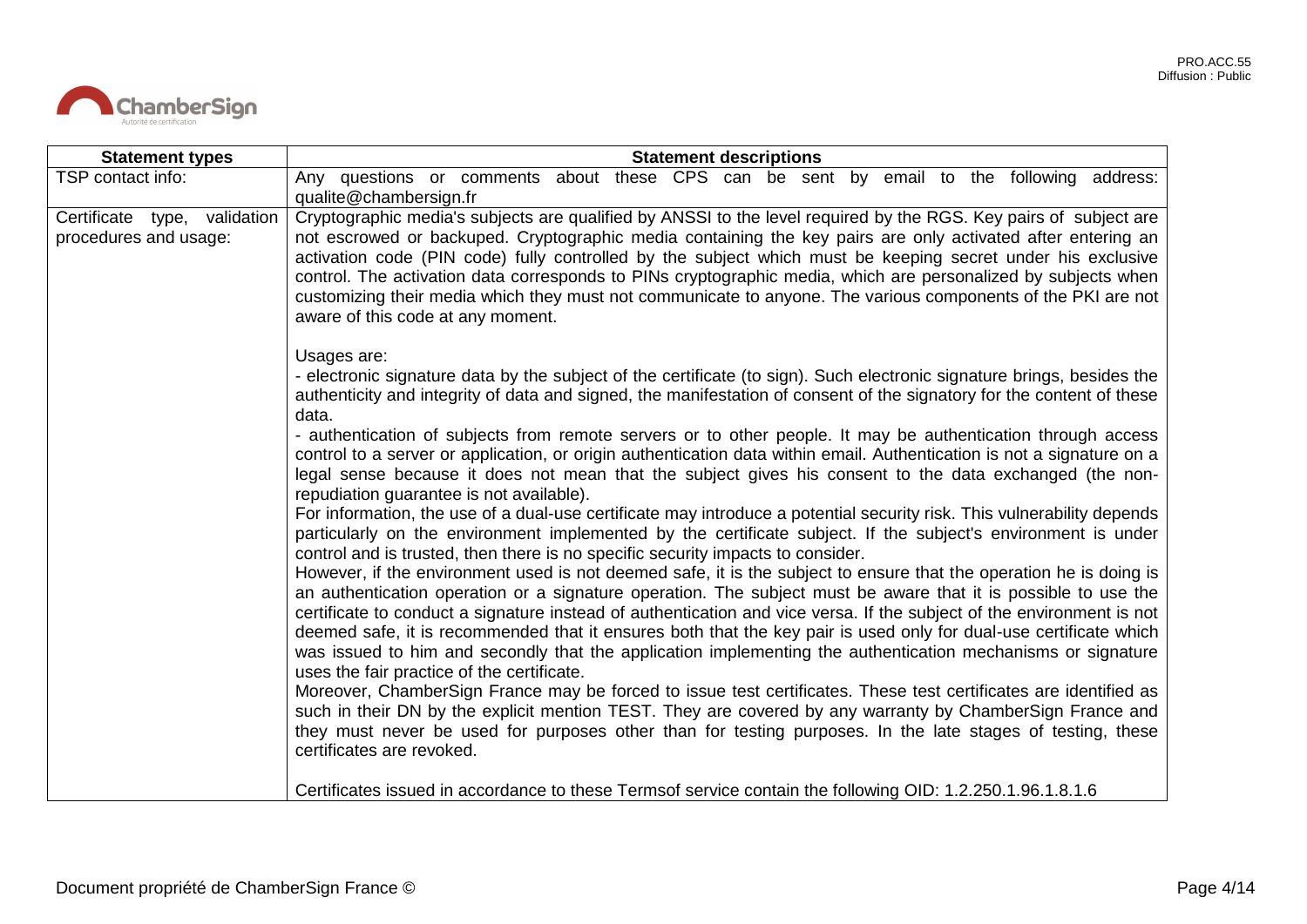ᄀ



| The certificates identify the following information for natural persons:<br>field Description                                                                                                                                                                                                                                                 |
|-----------------------------------------------------------------------------------------------------------------------------------------------------------------------------------------------------------------------------------------------------------------------------------------------------------------------------------------------|
| DN encoded in UTF8String<br>countryName ISO code on 2 letters (see ISO3166-1) of the country of the competent authority with which the<br>entity is officially registered (commercial court, ministry, etc.)                                                                                                                                  |
| organizationName official name of the entity (corporate name of the registered office)<br>organizationalUnitName national identifier of the structure among:                                                                                                                                                                                  |
| • For entities based in mainland France and overseas territories: 0002 << N ° SIRET on 14 characters >><br>• For entities based in New Caledonia: $S540 \ll N$ ° RIDET on 9 characters maximum >>                                                                                                                                             |
| . For other entities based in a country of the European Community: S << 3-digit country ISO3166-1 code >> <<<br>14-digit EU VAT number >>                                                                                                                                                                                                     |
| The field can be iterated 3 times<br>organizationIdentifier The official registration number of the service provider in accordance with [EN_319_412-1]<br>clause 5.1.4. In France, this registration number may also consist of the prefix "SI: FR-" followed by the number<br><b>SIREN or SIRET</b>                                          |
| Identifier of the entity with which the subject is linked                                                                                                                                                                                                                                                                                     |
| VAT <country code=""> - <intracommunity number="" vat=""><br/>• NTR <country code=""> - <siren number=""></siren></country></intracommunity></country>                                                                                                                                                                                        |
| locality city where the subject's establishment is located                                                                                                                                                                                                                                                                                    |
| surName Name of the subject                                                                                                                                                                                                                                                                                                                   |
| givenName Firstname1 (, firstname2, firstname3 )                                                                                                                                                                                                                                                                                              |
| The different names are mentioned in the order indicated on the identity document presented at the time of<br>registration and the copy of which is kept in the registration file.                                                                                                                                                            |
| commonName Firstname1 (, Firstname2, Firstname3, ) NAME<br>The different names are mentioned in the order indicated on the identity document presented at the time of<br>registration and the copy of which is kept in the registration file.                                                                                                 |
| title if applicable, function of the subject within its structure                                                                                                                                                                                                                                                                             |
| serialNumber 4-digit sequential number to process homonymy cases                                                                                                                                                                                                                                                                              |
| By default, the value of this attribute is "0001". If a subject with all other attributes of the DN are identical<br>(countryName, organizationName, organizationIdentifier, organizationalUnitName, and commonName) has<br>already been registered, the value of the serialNumber attribute for the new subject changes to "0002" and so on. |
|                                                                                                                                                                                                                                                                                                                                               |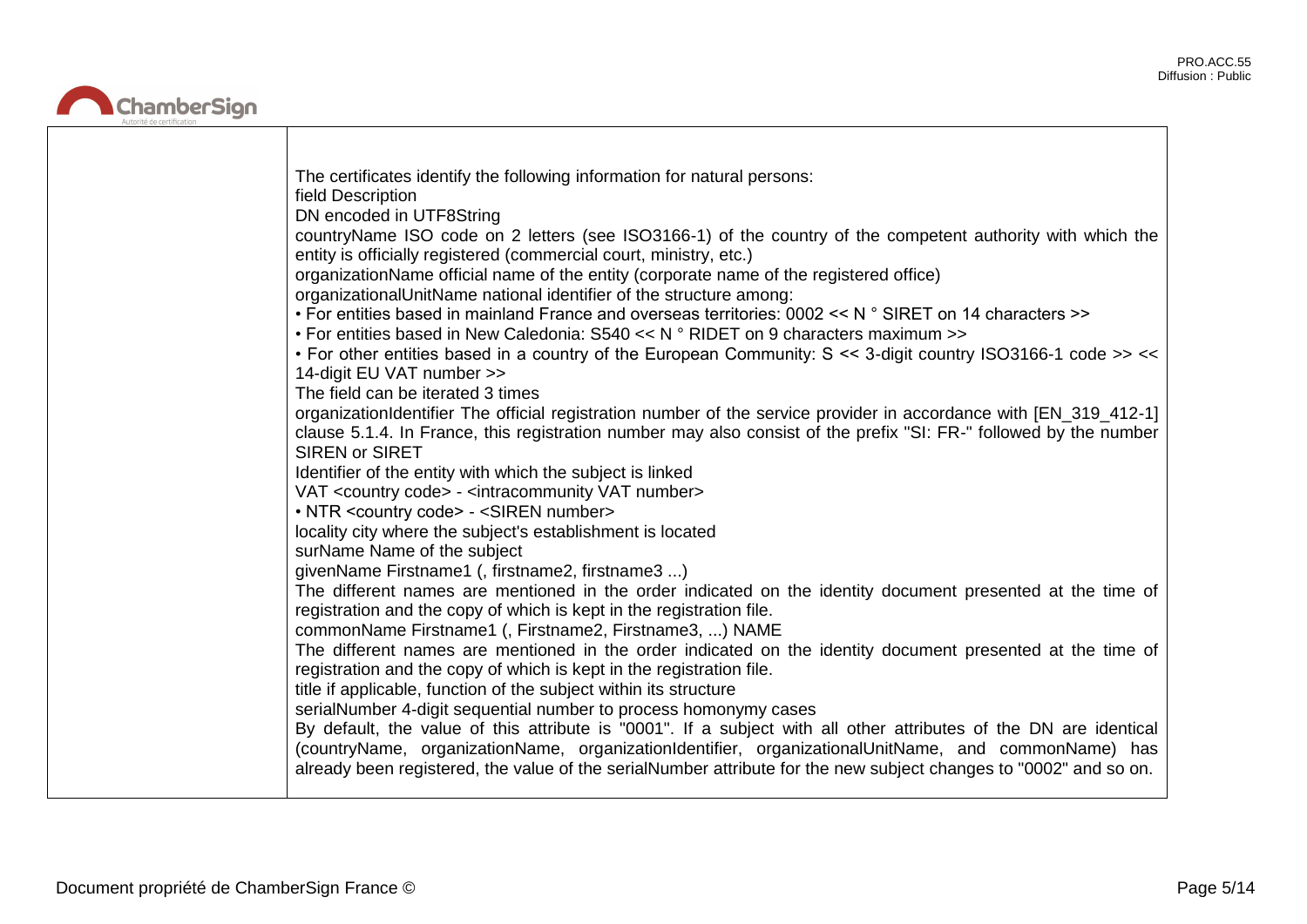

| Certificate request files, containing the key pair to be certified, are sealed using the corresponding key pair.                                                                                                                                                                                                                                                                                                                                                                                                                                |
|-------------------------------------------------------------------------------------------------------------------------------------------------------------------------------------------------------------------------------------------------------------------------------------------------------------------------------------------------------------------------------------------------------------------------------------------------------------------------------------------------------------------------------------------------|
| Information regarding the structure on which the subject is attached are subject to verification upon registration<br>(existence, validity, ).                                                                                                                                                                                                                                                                                                                                                                                                  |
| The identity of the subject or person in charge of certicate is verified through verification of official identity<br>documents during a face-to-face.                                                                                                                                                                                                                                                                                                                                                                                          |
| Following validation of the certificate request file by the PKI registration function, the process consists to give by<br>hand a wide cryptographic media to the subject or the person in charge of the certificate, uniquely identified and<br>linked to the subject, which will be customized under the control of subject: personalization of the activation code<br>(PIN code), generating the key pair in the subject, sending the key pair to the certificate generation function,<br>downloading the generated certificate on the media. |
| The certificate is accepted explicitely by the subject or person in charge of certificates at the delivery time.<br>The subject or the person in charge of certificates accepted his certificate by signing with his new certificate an<br>acceptance form online.                                                                                                                                                                                                                                                                              |
| The first renewal, if authorized by the regulations at the time of expiry date of the certificate to be renewed, can<br>be performed online if it takes place before the expiry date of the corresponding certificate. The subject or the<br>person in charge of certificates confirms that information related to certificate renewal is always accurate. The<br>next renewal is carried out following the initial registration procedure. The renewal after revocation is carried out<br>according to the initial registration procedure.     |
| The main cause for the issuance of a new certificate and the corresponding key pair is the end of validity of the<br>certificate. The validity period of certificates provided by ChamberSign France is three (3) years. The key pairs<br>must be effectively periodically renewed to minimize the risk of cryptographic attack.                                                                                                                                                                                                                |
| A renewal can also be made in advance, following a declared event or incident by the subject or the person in<br>charge of certificates, the most frequent being the loss, theft or malfunction of cryptographic media. In this case<br>the renewal is, for the subject or the person in charge of certificates, to redo an initial application.                                                                                                                                                                                                |
| A modification of the information contained in the certificate also involves the issuance of a new certificate (with<br>renewal of the key pair).                                                                                                                                                                                                                                                                                                                                                                                               |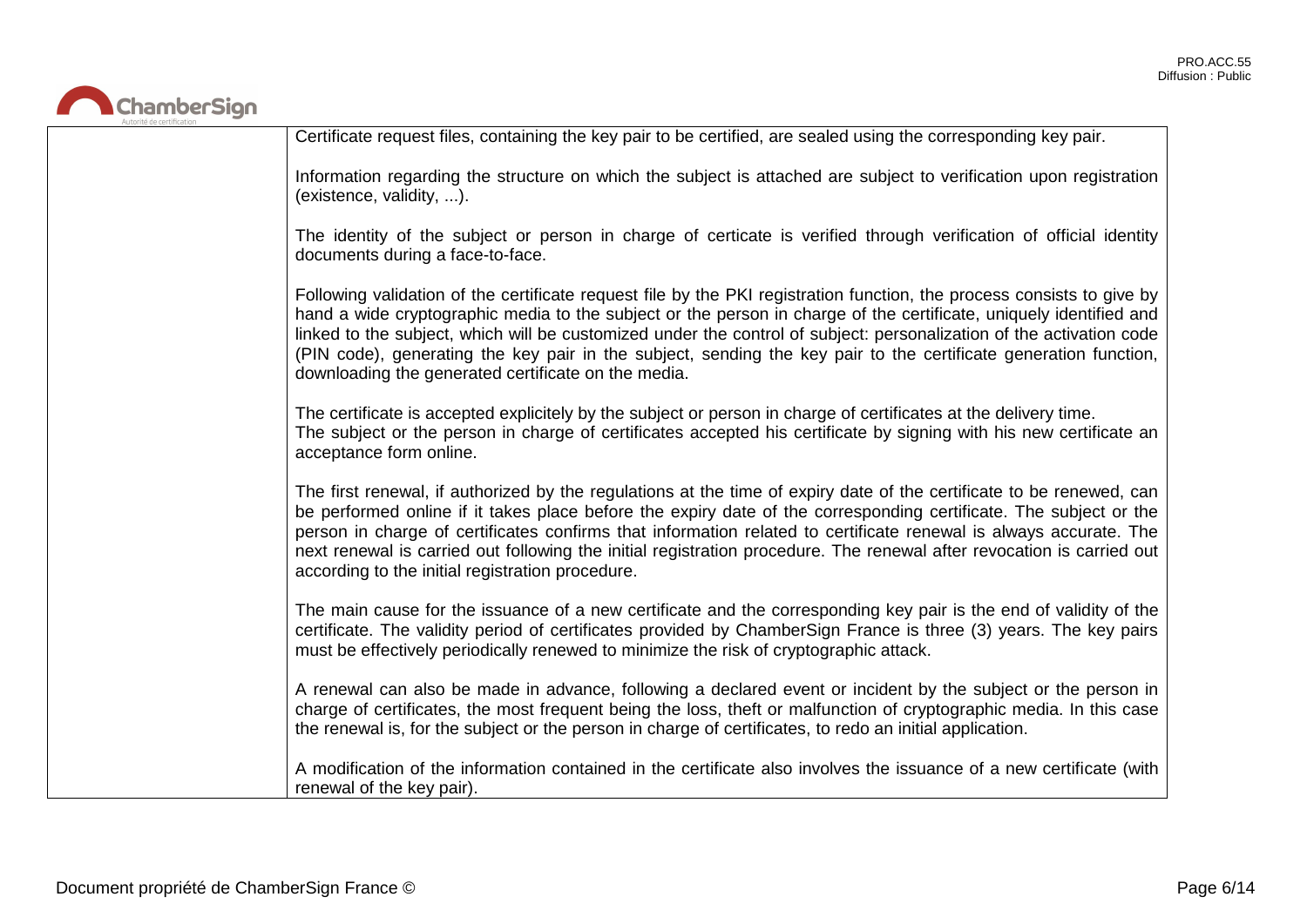ᄀ



|                   | Dans tous ces cas la délivrance d'un nouveau certificat est réalisée de manière identique au processus de<br>délivrance initiale. Seule la phase d'enregistrement peut différer pour un renouvellement. Par exemple seuls<br>quelques documents peuvent ne pas être demandé (acte de nomination du RL notamment).                                                                                                                                                                                                                                                                                                                                                                                                                                                              |
|-------------------|--------------------------------------------------------------------------------------------------------------------------------------------------------------------------------------------------------------------------------------------------------------------------------------------------------------------------------------------------------------------------------------------------------------------------------------------------------------------------------------------------------------------------------------------------------------------------------------------------------------------------------------------------------------------------------------------------------------------------------------------------------------------------------|
|                   | Any revocation request is subject to an applicant authentication and verification of his authority.                                                                                                                                                                                                                                                                                                                                                                                                                                                                                                                                                                                                                                                                            |
|                   | There can be no certificate suspension. Only the final certificate revocation can be performed. ChamberSign<br>France ensures the availability of the revocation status at any time and beyond the certificate validity period by<br>implementing the following measures:<br>• Publication without a time limit of revoked certificates in the CRL published.                                                                                                                                                                                                                                                                                                                                                                                                                  |
|                   | The following circumstances may cause the revocation of a certificate:<br>• the certificate key pair is lost, stolen, unusable (malfunction of support), compromised or suspected compromise<br>(request of the subject itself);<br>• information or attributes of the subject contained in the certificate is no longer valid or no more consistent with<br>the intended use of the certificate, this before the normal expiry of the certificate;<br>• cryptographic algorithms used are obsolete and are no longer considered safe;<br>• it has been shown that the subject has not respected the applicable terms of use of the certificate;<br>• the CA certificate is revoked (which results in the revocation of certificates signed by the corresponding key<br>pair); |
|                   | • the subject no longer meets the professional requirements (cessation of activity, death).<br>The causes of revocation are never published.                                                                                                                                                                                                                                                                                                                                                                                                                                                                                                                                                                                                                                   |
|                   | Revocation requests are processed within 24 hours after receiving the request, 7 days / 7 (weekends and<br>holidays included if the revocation is processed by the subject, the person in charge of certificates or natural<br>person mandated to represent the subject), excluding consecutive revocations to requests for modification of the<br>subject data.                                                                                                                                                                                                                                                                                                                                                                                                               |
|                   | The revocation management function is available round the clock, 7 days a week. The maximum duration of<br>downtime per interruption (failure or maintenance) of the revocation management function is 2 hours. The<br>maximum total duration of downtime per month of revocation management function is 8 hours.                                                                                                                                                                                                                                                                                                                                                                                                                                                              |
| Reliance limits : | The Client agrees that ChamberSign France retains documents for proof of identification control of the subject for<br>the periods provided in the Certificate Policy and the documents relating to the conclusion of this contract.                                                                                                                                                                                                                                                                                                                                                                                                                                                                                                                                            |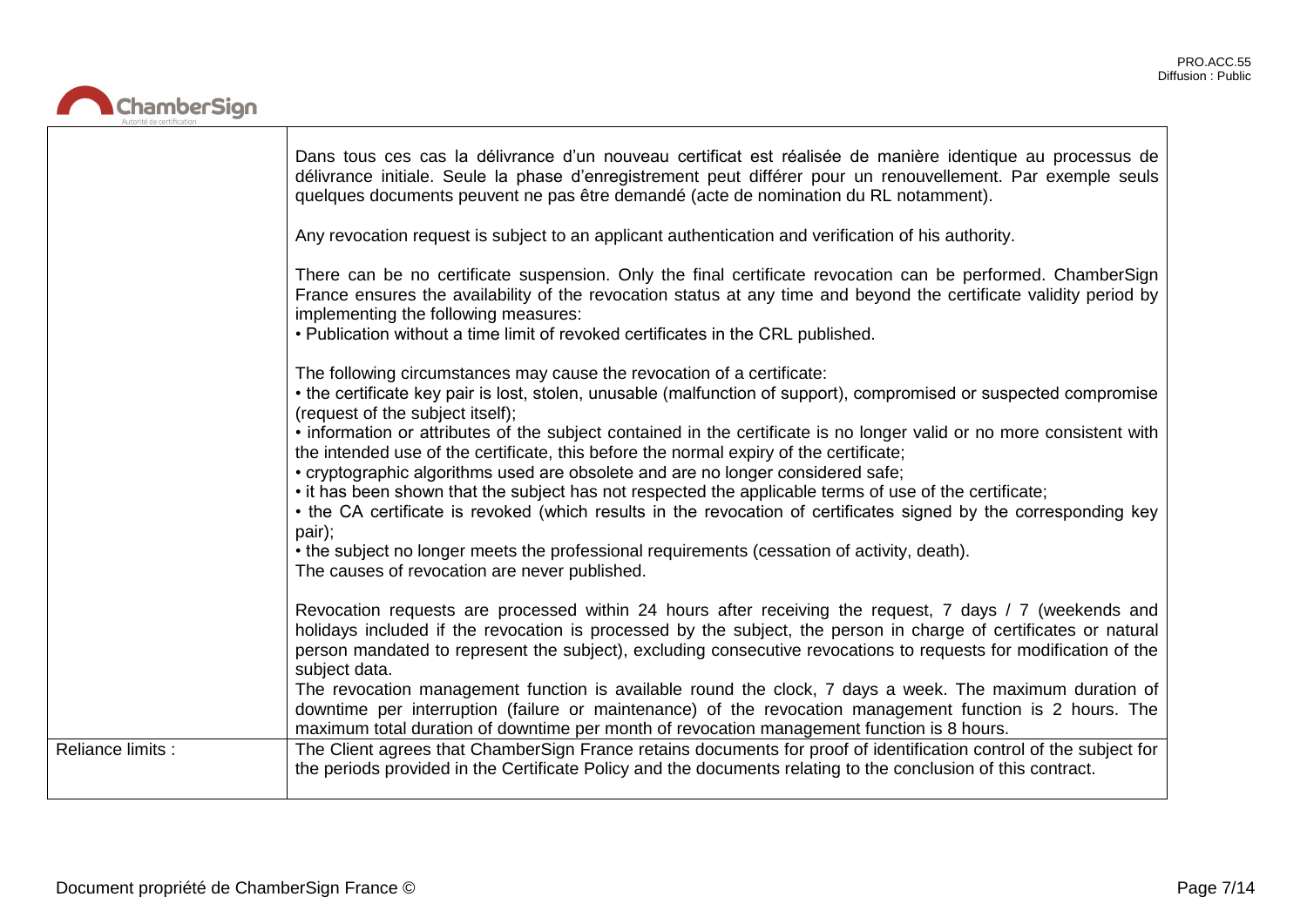

| Autorité de certification   |                                                                                                                                                                                                                                                                                                                                                                                                                                                                                                                                                                                                                                                                                                                                                                                         |
|-----------------------------|-----------------------------------------------------------------------------------------------------------------------------------------------------------------------------------------------------------------------------------------------------------------------------------------------------------------------------------------------------------------------------------------------------------------------------------------------------------------------------------------------------------------------------------------------------------------------------------------------------------------------------------------------------------------------------------------------------------------------------------------------------------------------------------------|
|                             | The event logs are kept on site for a period of one (1) month.                                                                                                                                                                                                                                                                                                                                                                                                                                                                                                                                                                                                                                                                                                                          |
|                             | After their generation, they are archived and kept for seven (7) years.                                                                                                                                                                                                                                                                                                                                                                                                                                                                                                                                                                                                                                                                                                                 |
|                             | The original registration files are archived with archivers third party for a period of eleven (11) years from the<br>issuance of the certificate.                                                                                                                                                                                                                                                                                                                                                                                                                                                                                                                                                                                                                                      |
|                             | If Client's request to obtain a copy of the registration dossier, the Client will be charged the corresponding cost.<br>Certificates and CRLs are archived for a period of seven (7) years after their expiry.                                                                                                                                                                                                                                                                                                                                                                                                                                                                                                                                                                          |
|                             | If the Client wishes that the registration files, the Certificates or the CRLs are kept for a longer period of archiving,<br>he will have to make the necessary ones and to take the cost himself at his charge.                                                                                                                                                                                                                                                                                                                                                                                                                                                                                                                                                                        |
| Obligations of subscribers: | The Client and its Legal Representative undertake to respect the provisions of the PDS.                                                                                                                                                                                                                                                                                                                                                                                                                                                                                                                                                                                                                                                                                                 |
|                             | The Client and its Legal Representative are responsible for the management of Certificates issued to employees,<br>delegates or agents of Client under the subscription agreement and undertake to ensure that any Certificate's<br>subject violating obligations under the Terms and that no fraud or error is committed. As such, the Client and its<br>Legal Representative will ensure in particular that the leader:<br>- communicates via the contact point identified herein, the information to create the certificate and any changes<br>during the duration of the certificate;<br>- respects the revocation procedure described in Article 9 Revocation of the Certificate;<br>- keeps secret and secure way, confidential data and the physical support of the Certificate. |
|                             | The Client and its Legal Representative undertake to provide all relevant information, accurate and updated for<br>the creation and management of certificates.                                                                                                                                                                                                                                                                                                                                                                                                                                                                                                                                                                                                                         |
|                             | The Client and its Legal Representative undertake to inform the home Registration Authority of any changes to<br>information contained in the certificate by mail with the required supporting documents without delay. The<br>previous certificate will be revoked and a new certificate containing the updated information will be issued.                                                                                                                                                                                                                                                                                                                                                                                                                                            |
|                             | The Client and its Legal Representative vouch for the accuracy of the information provided and completeness of<br>the supporting documents required for registration of the Certificates.                                                                                                                                                                                                                                                                                                                                                                                                                                                                                                                                                                                               |
|                             | The Client and its Legal Representative recognize and accept that the information provided thereunder are kept                                                                                                                                                                                                                                                                                                                                                                                                                                                                                                                                                                                                                                                                          |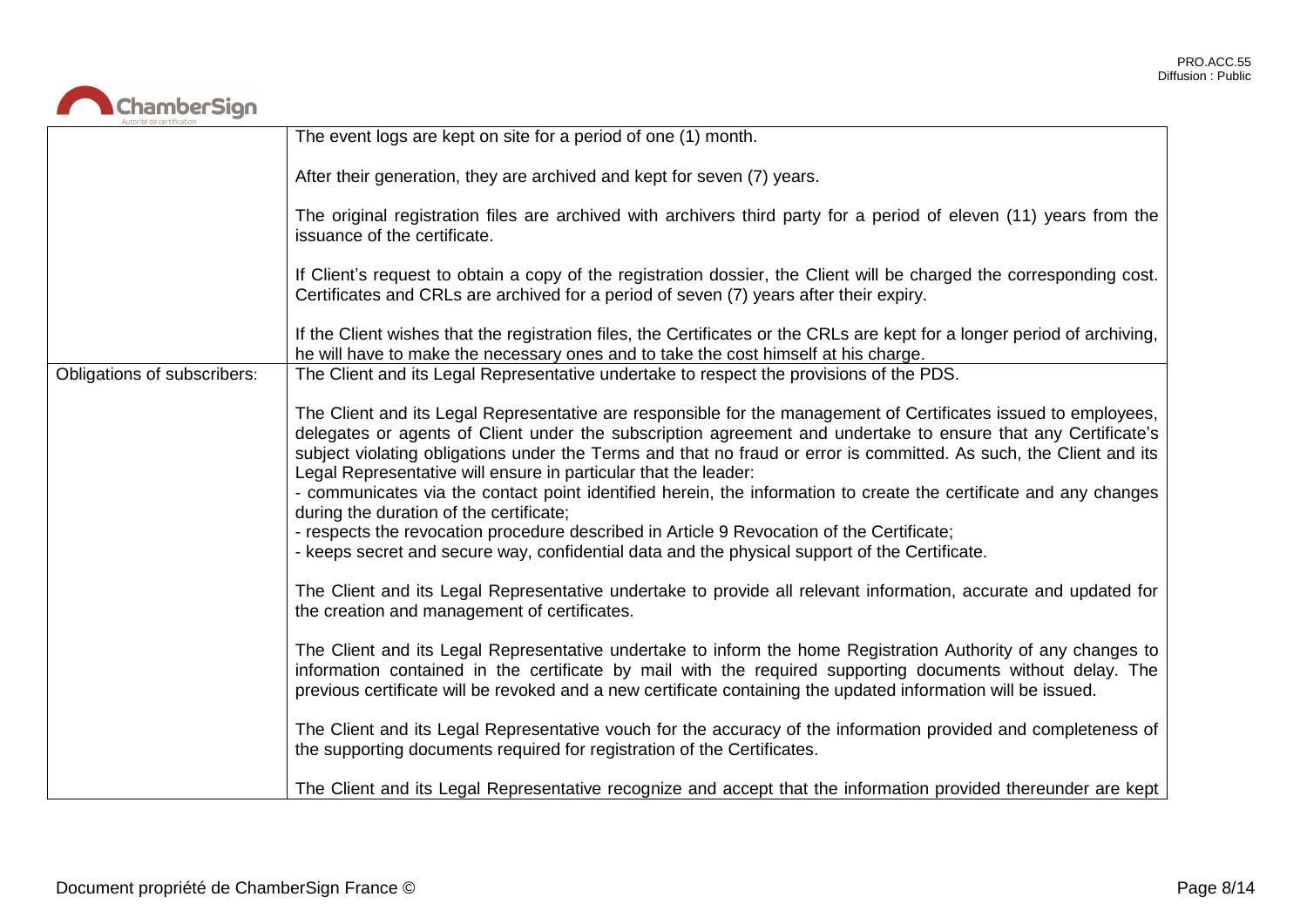

|                                                                  | and used by ChamberSign France to manage certificates as provided by law and in particular those relating to the<br>protection of personal data.<br>The Client and its Legal Representative acknowledge being informed of the conditions of installation of<br>Certificates ChamberSign France.<br>In particular, the certificate is the subject of a tutorial available on the website of ChamberSign France.<br>The Client and its Legal Representative choose hardware and software offering security in line with their<br>requirements for the installation and protection of Certificates and physical media.                                                                                                                                                                                                                                                                                                                  |
|------------------------------------------------------------------|--------------------------------------------------------------------------------------------------------------------------------------------------------------------------------------------------------------------------------------------------------------------------------------------------------------------------------------------------------------------------------------------------------------------------------------------------------------------------------------------------------------------------------------------------------------------------------------------------------------------------------------------------------------------------------------------------------------------------------------------------------------------------------------------------------------------------------------------------------------------------------------------------------------------------------------|
| Certificate status checking<br>obligations of relying parties:   | Acceptors certificates must verify the non-revocation of the certificates on which they will base their confidence.<br>This verification is done by checking the CRL available via the website ChamberSign France. The revoked<br>certificates are still present in the CRL even after their original expiration date. The service is available 24 hours /<br>24 and 7 days / 7 via the website ChamberSign France. The maximum duration of downtime per interruption<br>(failure or maintenance) of the information based on the status of certificates is 4 hours. The maximum total<br>duration of downtime per month of the information function of the status of certificates is 16 hours.                                                                                                                                                                                                                                      |
| Limited warranty and<br>disclaimer / Limitation of<br>liability: | ChamberSign France is responsible for the compliance of its Certificate Policy, the requirements issued by the<br>model of CPS.<br>ChamberSign France assumes any harmful consequences resulting from non-compliance with its Certificate<br>Policy by itself or one of its components.<br>ChamberSign France acknowledges liability in case of proven misconduct or negligence of itself or one of its<br>components, whatever their nature and severity, which would result in reading, alteration or misuse of personal<br>data subjects for fraudulent purposes, these data are contained in transit or in the Certificates management<br>applications.<br>ChamberSign France is responsible for maintaining the security level of the technical infrastructure on which it<br>relies to provide its services.<br>ChamberSign France can not be held liable for damage caused by use of the Certificate beyond the limits of the |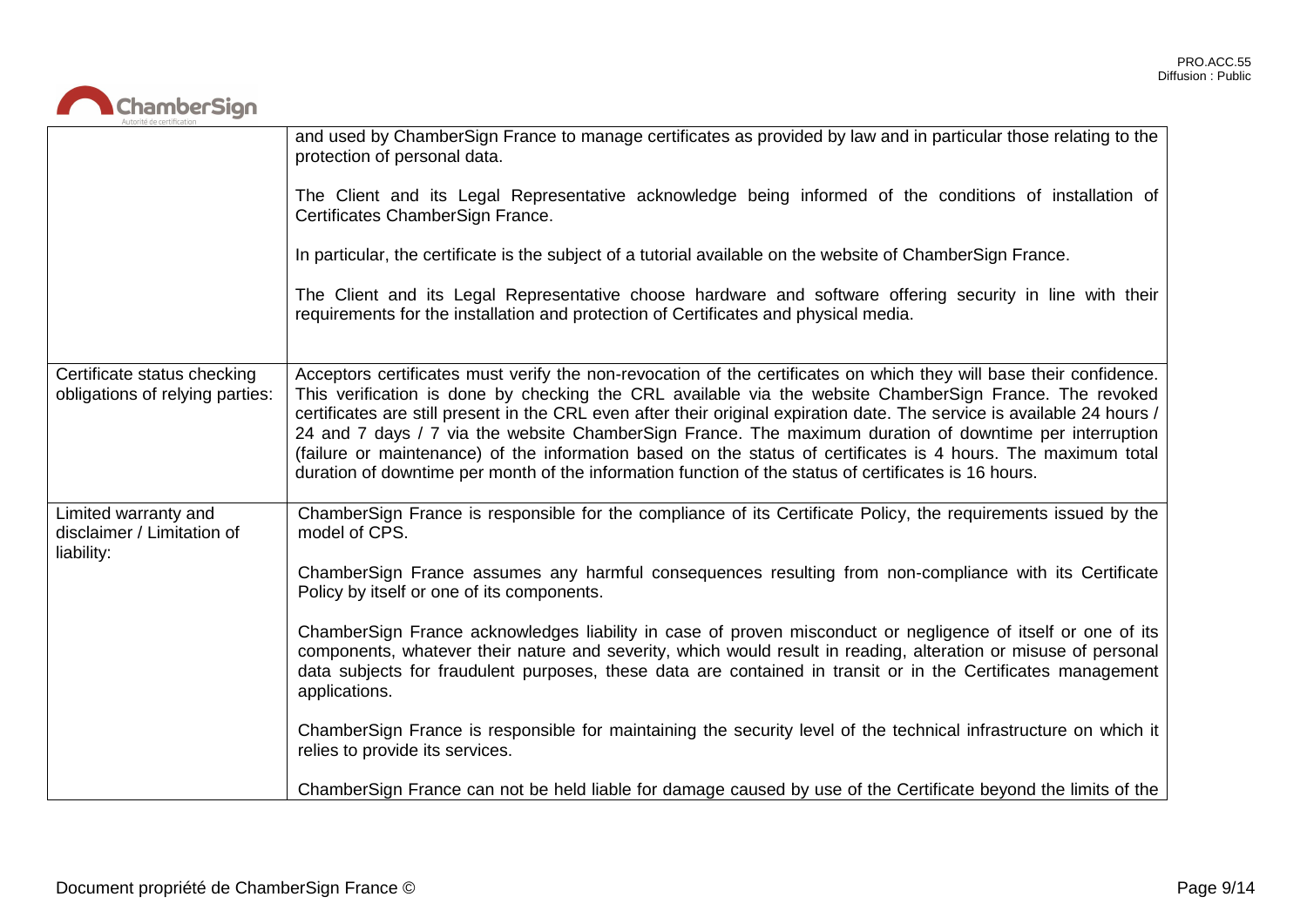

| authorized use.                                                                                                                                                                                                                                                                                                                                                                                                |
|----------------------------------------------------------------------------------------------------------------------------------------------------------------------------------------------------------------------------------------------------------------------------------------------------------------------------------------------------------------------------------------------------------------|
| Responsibility of ChamberSign France can not be held liable for inaccurate information due to false declarations,<br>false documents or no information of changes in the situation of the Subject, the Legal Representative, or natural<br>person mandated to represent the subject when creating or valid certificate, which the false declaration, false<br>documents or the omission is intentional or not. |
| ChamberSign France assumes no obligation or responsibility for the consequences of delays in transmission,<br>alteration, errors or loss of any email, letter or document, signed or otherwise authenticated.                                                                                                                                                                                                  |
| ChamberSign France does not in any way be held responsible for the contents of files or transactions signed or<br>authenticated using the certificate, the Client and the subject is only vis-a-vis third parties responsible for the<br>content of these shipments.                                                                                                                                           |
| ChamberSign France will in no case liable for indirect damage such as, for example, any financial or commercial<br>loss, loss of income or operating, finding their origin or resulting subscription or inherent in the use of certificates<br>issued by ChamberSign France.                                                                                                                                   |
| ChamberSign France assumes no obligation or liability for the use by the Holder of a Certificate not in<br>accordance with the PDS, especially regarding the validity of control procedures certificate during a transaction.                                                                                                                                                                                  |
| Otherwise, ChamberSign France can not be responsible for phenomena related to normal wear of computer<br>media, including the deterioration of the information given on the said media due to the influence of magnetic<br>fields.                                                                                                                                                                             |
| ChamberSign France can not be held liable for such damage related to a disruption or malfunction of services<br>and applications for Certificates User.                                                                                                                                                                                                                                                        |
| If the Legal Representative has acquired one or more physical media, ChamberSign France is responsible only<br>for their physical deliverance.                                                                                                                                                                                                                                                                 |
| Due to the constant evolution of technology and levels of security attached to the standards in force in case of<br>malfunction of the physical media or its associated driver software, the Client must request revocation of the<br>Certificate.                                                                                                                                                             |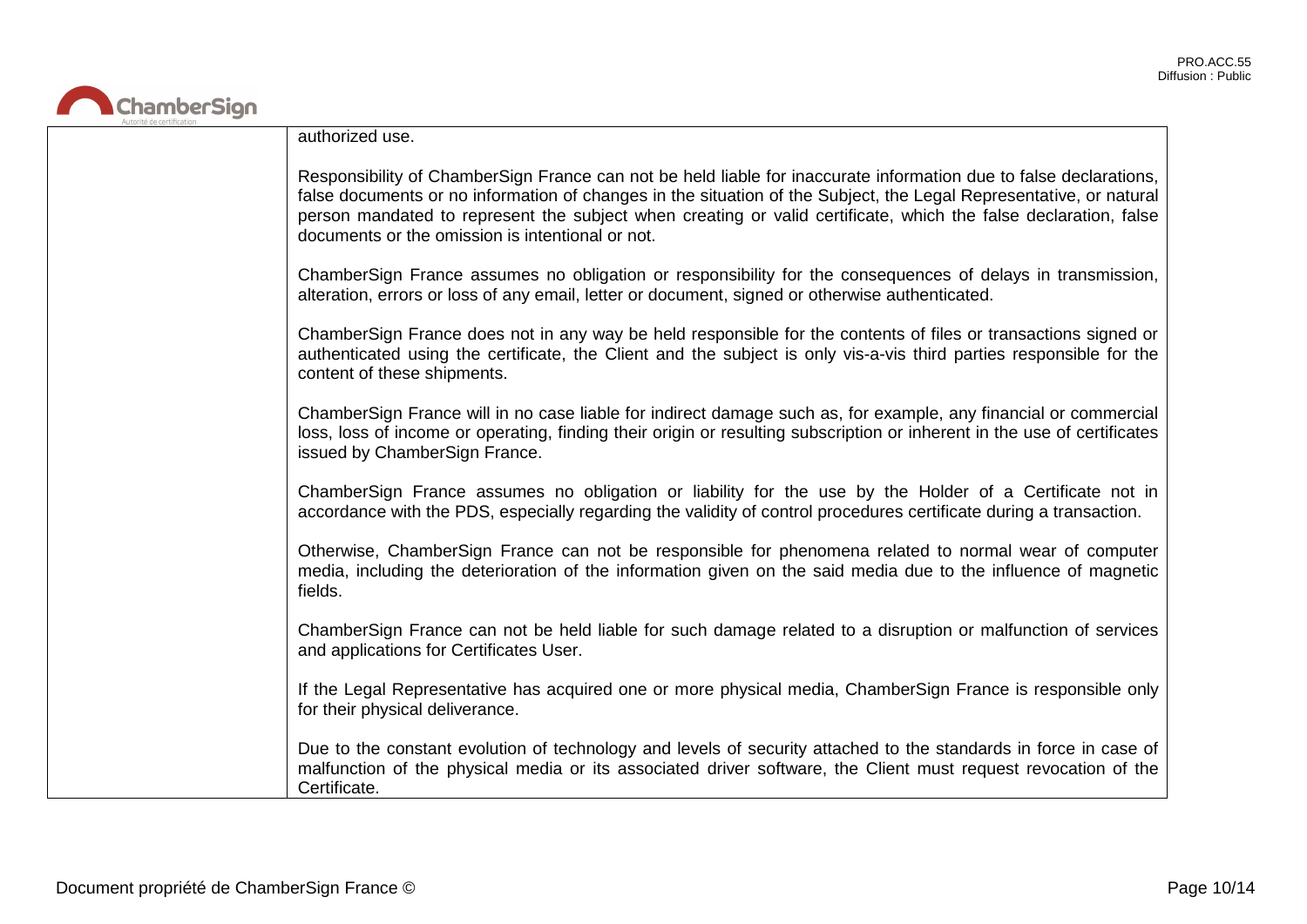

|                                                       | ChamberSign France can not be responsible for the use of subject Private Key, who has personal responsibility.<br>Any damage related to the Compromise of the Private Key is the Client.                                                |
|-------------------------------------------------------|-----------------------------------------------------------------------------------------------------------------------------------------------------------------------------------------------------------------------------------------|
|                                                       | ChamberSign France can not be held liable due to illicit use of the Certificate once the Client, the Legal<br>Representative, the Certification Agent or the subject has not made a revocation request in accordance with the<br>Terms. |
| Applicable agreements,<br>SPC,<br>PO Box:             | The applicable certification policy is published at the following address:                                                                                                                                                              |
|                                                       | https://pc.chambersign.fr/ca3/ChamberSign_France_CA3_RGS.pdf                                                                                                                                                                            |
| Privacy policy:                                       | See Appendix 1                                                                                                                                                                                                                          |
| Refund policy:                                        | ChamberSign France has subscribed for all of the physical, material and immaterial arising from its business<br>insurance covering the consequences of professional liability.                                                          |
|                                                       | Under the insurance contract by ChamberSign France, and the limits and conditions of this contract, the subject<br>will benefit from the replacement of lost or stolen certificate.                                                     |
| Applicable law, complaints and<br>dispute resolution: | In case of difficulty of any kind and before any legal proceedings, the parties undertake to implement a<br>conciliation procedure.                                                                                                     |
|                                                       | The parties agree to meet at the initiative of either party within eight days from receipt of the letter requesting<br>conciliation meeting.                                                                                            |
|                                                       | The agenda is set by the party that takes the initiative of reconciliation. The decisions, if adopted by mutual<br>agreement, guaranteed.                                                                                               |
|                                                       | This clause is legally independent of this Agreement. It continues to apply despite the possible invalidity,<br>resolution, termination or extinction of these contractual relationships.                                               |
|                                                       | Otherwise, jurisdiction is assigned to the French courts.                                                                                                                                                                               |
|                                                       | These Terms are governed by French law.                                                                                                                                                                                                 |
|                                                       | This is so for the substantive rules and the rules of form and this, notwithstanding the places of performance of<br>the substantive or accessory obligations.                                                                          |
| TSP and repository licenses,                          | Certificates issued are qualified at the RGS. The root certificate of the PKI be downloaded from the website                                                                                                                            |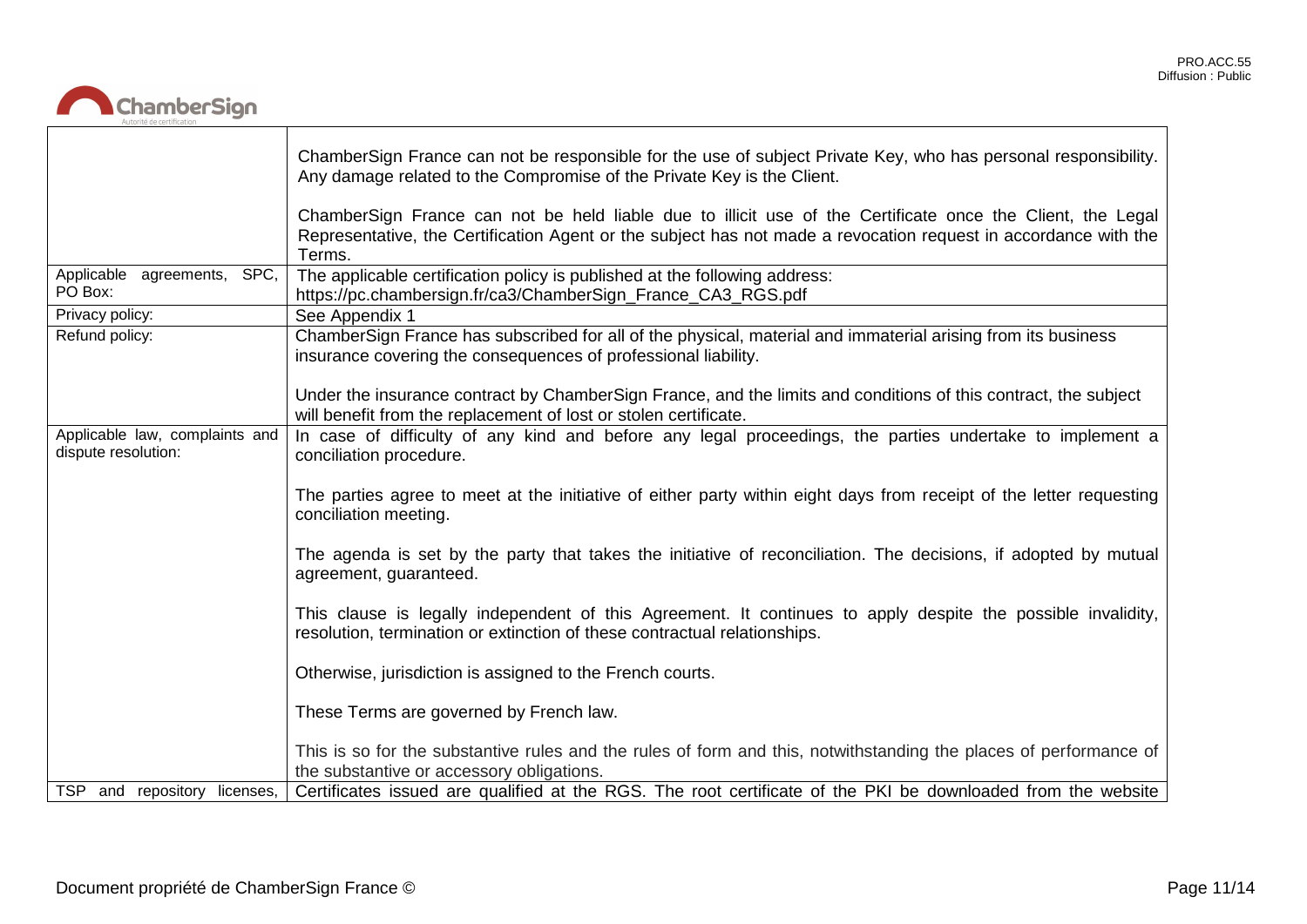| <b>ChamberSign</b>     |                                                                                                                                                                         |              |                                                              |     |    |            |     |           |          |  |
|------------------------|-------------------------------------------------------------------------------------------------------------------------------------------------------------------------|--------------|--------------------------------------------------------------|-----|----|------------|-----|-----------|----------|--|
| trust marks and audit: |                                                                                                                                                                         | ChamberSign. |                                                              |     |    |            |     |           |          |  |
|                        | The user can check the fingerprint of the root certificate on the https://www.keymanagement.chambersign.fr<br>secure site or by contacting ChamberSign France by phone. |              |                                                              |     |    |            |     |           |          |  |
|                        | points are: http://crl.chambersign.fr/ca3/ChamberSign_France_CA3_RGS.crl  <br>CRL<br>publishing                                                                         |              |                                                              |     |    |            |     |           |          |  |
|                        | http://crl.chambersign.tm.fr/ca3/ChamberSign_France_CA3_RGS.crl                                                                                                         |              |                                                              |     |    |            |     |           |          |  |
|                        | The                                                                                                                                                                     | CA.          | certificate                                                  | can | be | downloaded | the | following | address: |  |
|                        |                                                                                                                                                                         |              | https://pc.chambersign.fr/ca3/ChamberSign_France_CA3_RGS.cer |     |    |            |     |           |          |  |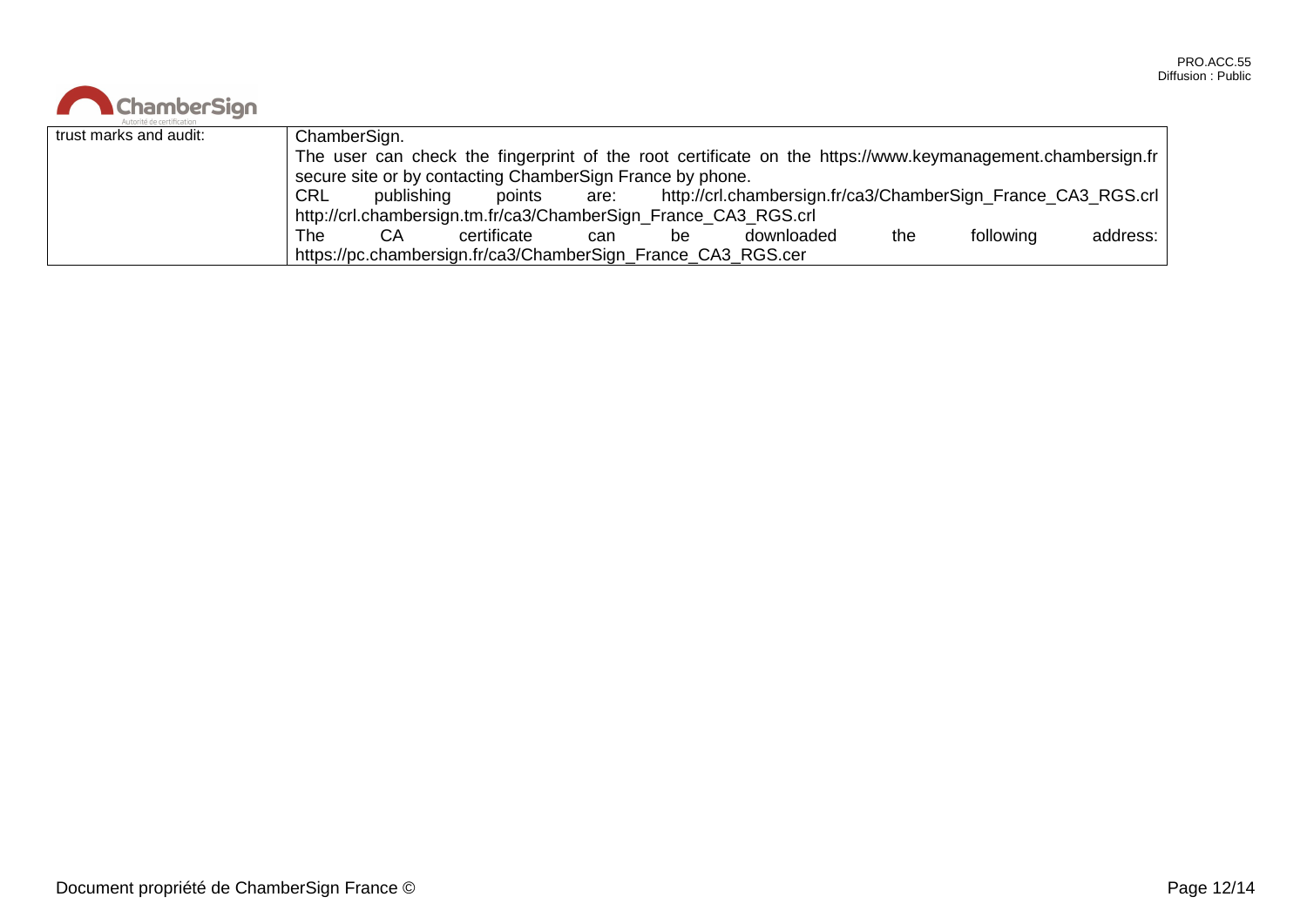

## *1.1.APPENDIX 1. PROTECTION OF PERSONAL DATA*

# **1. PERSONAL DATA**

### *1.2.1.1 PROCESSING OF PERSONAL DATA*

1. Personal data collected by ChamberSign France for the purpose of the issuing and preservation of the certificates will only be processed for the purposes for which they were collected.

2. ChamberSign France declares and warrants that the personal data collected in the context of the present conditions as well as the treatments for which it is responsible or, as the case may be, as a subcontractor, are processed in accordance with the provisions of Law no. 78-17 of 6 January 1978 relating to data, the files and freedoms (amended by the law N ° 2018-493 of June 20, 2018 relating to data, files and freedoms and various provisions concerning the protection of personal data) and Regulation (EU) 2016/679 of the European Parliament and of the Council of 27 April 2016 on the protection of personal data natural persons with regard to the processing of personal data and the free movement of such data and repealing Directive 95/46 / EC.

3. The Customer, the Legal Representative, the Agent of Certification and the Subject are informed that in accordance with the regulation in force, ChamberSign France, as a data processor, or according to the case, the subcontractor, implements a processing of personal data concerning them with the following conditions:

- the provision of certification services by ChamberSign France;

- the management of the access and the operation of the certification services provided by ChamberSign France;

- identification of the Subject;

- authentication of the Subject;

- the issuance, preservation, renewal and revocation of the Certificates and the keys pairs;

- compilation of statistics and the measurement of quality and the satisfaction of the certification services provided by ChamberSign France.

4. The collected data are mandatory. Otherwise, ChamberSign France will be able to provide the certification services.

5. ChamberSign France ensures the confidentiality and the security of data collected within the framework of the present ones. Nevertheless, the data contained in the Certificate are by nature public.

6. The data processed by ChamberSign France are not transferred outside the European Union.

7. The collected data are only intended for the authorized services of ChamberSign France. These data could be transmitted to the technical operator of ChamberSign France, which respects the same policy of confidentiality as ChamberSign France. The data are hereby preserved for the duration of the article 22.

8. The Legal Representative, the Certification Agent and the Subject are informed by these general conditions of use that they have a right of access, rectification, deletion, limitation of